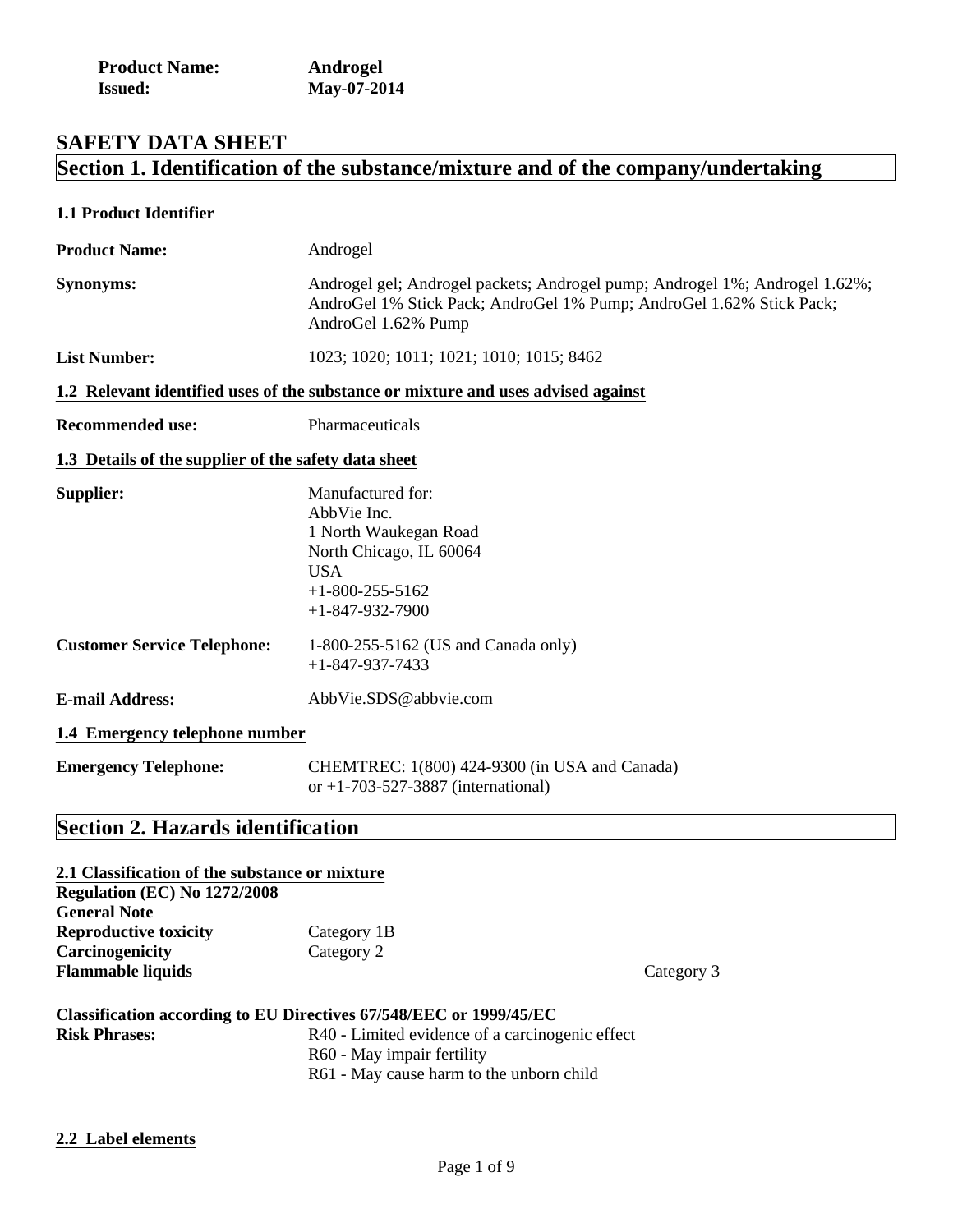### **Section 2. Hazards identification**



| <b>Signal Word:</b>       | Danger                                                                                                                                                                                                                                                                                                                                                                                                                          |
|---------------------------|---------------------------------------------------------------------------------------------------------------------------------------------------------------------------------------------------------------------------------------------------------------------------------------------------------------------------------------------------------------------------------------------------------------------------------|
| <b>Hazard Statements:</b> | H226 - Flammable liquid and vapor<br>H351 - Suspected of causing cancer<br>H360 - May damage fertility or the unborn child                                                                                                                                                                                                                                                                                                      |
|                           | P202 - Do not handle until all safety precautions have been read and understood<br>$P308 + P313$ - IF exposed or concerned: Get medical advice/attention<br>P210 - Keep away from heat/sparks/open flames/hot surfaces. - No smoking<br>P233 - Keep container tightly closed<br>P280 - Wear protective gloves/protective clothing/eye protection/face protection<br>$P403 + P235$ - Store in a well-ventilated place. Keep cool |

### **2.3 Other hazards**

Not determined

## **Section 3. Composition/information on ingredients**

| <b>Chemical Name</b> | <b>Percent</b> |               | <b>EINECS/ELINCS EEC Classification</b> | EU - GHS              | <b>REACH No.</b>  |
|----------------------|----------------|---------------|-----------------------------------------|-----------------------|-------------------|
|                      |                | <b>Number</b> |                                         | <b>Substance</b>      |                   |
|                      |                |               |                                         | <b>Classification</b> |                   |
| Ethanol              | $55 - 70$      | Present       | F: R11                                  | Flam. Liq. 2 (H226)   | No data available |
| $64 - 17 - 5$        |                |               |                                         |                       |                   |
| Water                | $20 - 30$      | Present       |                                         | Not Hazardous*        | No data available |
| 7732-18-5            |                |               |                                         |                       |                   |
| Testosterone         | $1-2$          | Present       | R40, R60, R61                           | Carc. 2 (H351)        | No data available |
| 58-22-0              |                |               |                                         | Repr. 1B (H360)       |                   |

Not Hazardous\* - Based on available data, not classified as hazardous according to the criteria of the Globally Harmonized System.

### **For the full text of the R-phrases mentioned in this Section, see Section 16 For the full text of the H-Statements mentioned in this Section, see Section 16**

### **Section 4. First aid measures**

### **4.1 Description of first aid measures**

**Eye Contact:** Remove from source of exposure. Flush with copious amounts of water. If irritation persists or signs of toxicity occur, seek medical attention. Provide symptomatic/supportive care as necessary.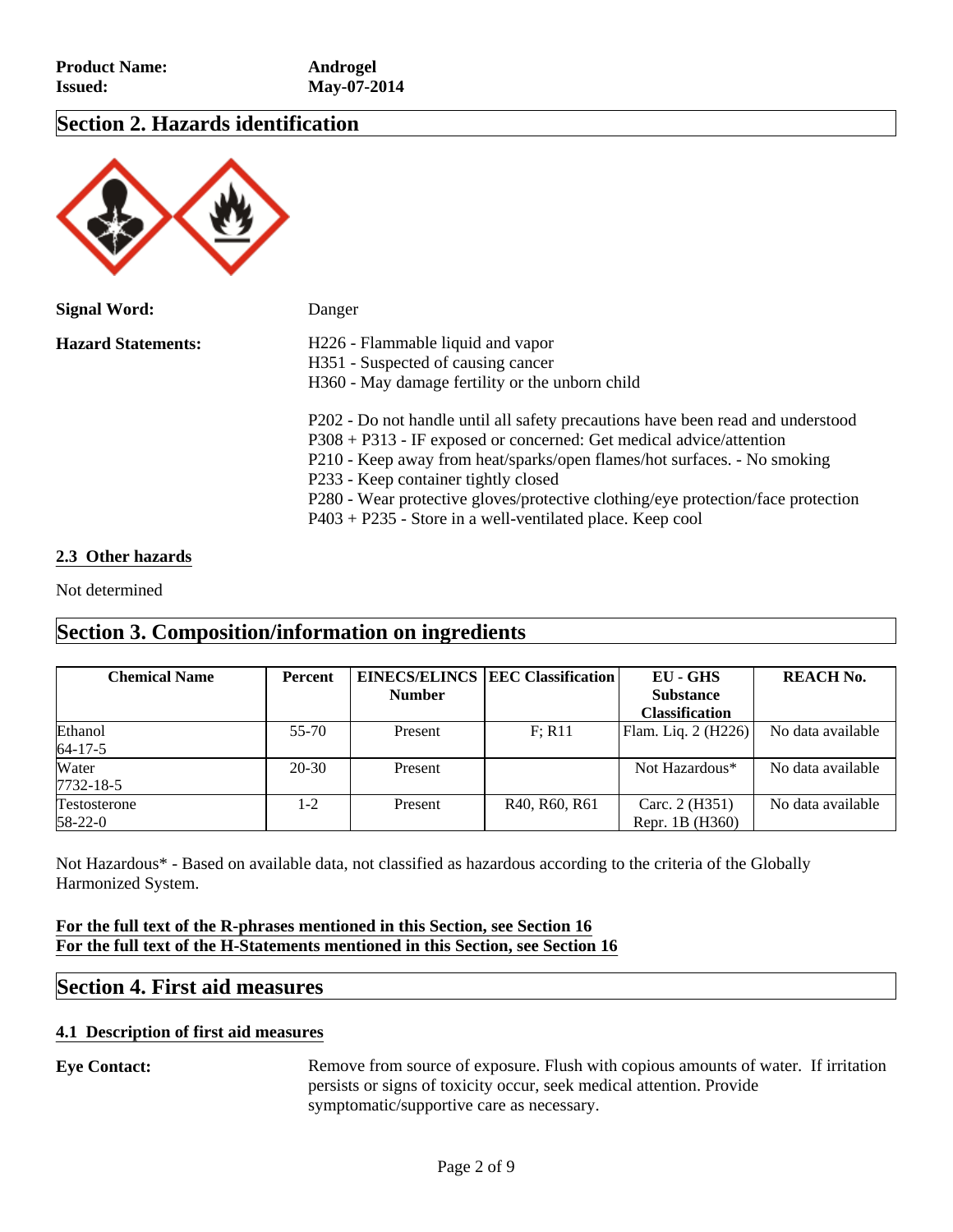| <b>Product Name:</b><br><b>Issued:</b>                                         | Androgel<br>May-07-2014                                                                                                                                                                                 |  |  |
|--------------------------------------------------------------------------------|---------------------------------------------------------------------------------------------------------------------------------------------------------------------------------------------------------|--|--|
| <b>Skin Contact:</b>                                                           | Remove from source of exposure. Flush with copious amounts of water. If irritation<br>persists or signs of toxicity occur, seek medical attention. Provide<br>symptomatic/supportive care as necessary. |  |  |
| <b>Inhalation:</b>                                                             | Remove from source of exposure. If signs of toxicity occur, seek medical attention.<br>Provide symptomatic/supportive care as necessary.                                                                |  |  |
| <b>Ingestion:</b>                                                              | Remove from source of exposure. If signs of toxicity occur, seek medical attention.<br>Provide symptomatic/supportive care as necessary.                                                                |  |  |
| <b>Protection of First-aiders:</b>                                             | Use personal protective equipment                                                                                                                                                                       |  |  |
| 4.2 Most important symptoms and effects, both acute and delayed                |                                                                                                                                                                                                         |  |  |
| <b>Signs and Symptoms:</b>                                                     | None known from occupational exposure.                                                                                                                                                                  |  |  |
| <b>Medical Conditions</b><br><b>Aggravated by Exposure:</b>                    | None known from occupational exposure.                                                                                                                                                                  |  |  |
| 4.3 Indication of any immediate medical attention and special treatment needed |                                                                                                                                                                                                         |  |  |
| <b>Notes To Physician:</b>                                                     | Treat symptomatically                                                                                                                                                                                   |  |  |
| <b>Section 5. Firefighting measures</b>                                        |                                                                                                                                                                                                         |  |  |
| 5.1 Extinguishing Media                                                        |                                                                                                                                                                                                         |  |  |
| <b>Suitable Extinguishing Media:</b>                                           | Use water spray, alcohol-resistant foam, dry chemical or carbon dioxide                                                                                                                                 |  |  |
| <b>Unsuitable Extinguishing Media:</b> Not determined                          |                                                                                                                                                                                                         |  |  |
| 5.2 Special hazards arising from the substance or mixture                      |                                                                                                                                                                                                         |  |  |
| <b>Special Exposure Hazards:</b>                                               | Keep away from heat, sparks and flame.                                                                                                                                                                  |  |  |
| 5.3 Advice for firefighters                                                    |                                                                                                                                                                                                         |  |  |
| <b>Protective Equipment and</b><br><b>Precautions for Firefighters:</b>        | As in any fire, wear self-contained breathing apparatus and full protective gear                                                                                                                        |  |  |
| Section 6. Accidental release measures                                         |                                                                                                                                                                                                         |  |  |
|                                                                                | 6.1. Personal precautions, protective equipment and emergency procedures                                                                                                                                |  |  |

**Personal Precautions:** For personal protection see section 8

### **6.2. Environmental precautions**

**Environmental Precautions:** Should not be released into the environment.

### **6.3. Methods and material for containment and cleaning up**

| <b>Methods for Cleaning Up:</b> | Keep away from ignition sources. Ventilate area. Take up mechanically and collect in<br>suitable container for disposal |
|---------------------------------|-------------------------------------------------------------------------------------------------------------------------|
| <b>Incompatibilities:</b>       | Strong acids and bases.                                                                                                 |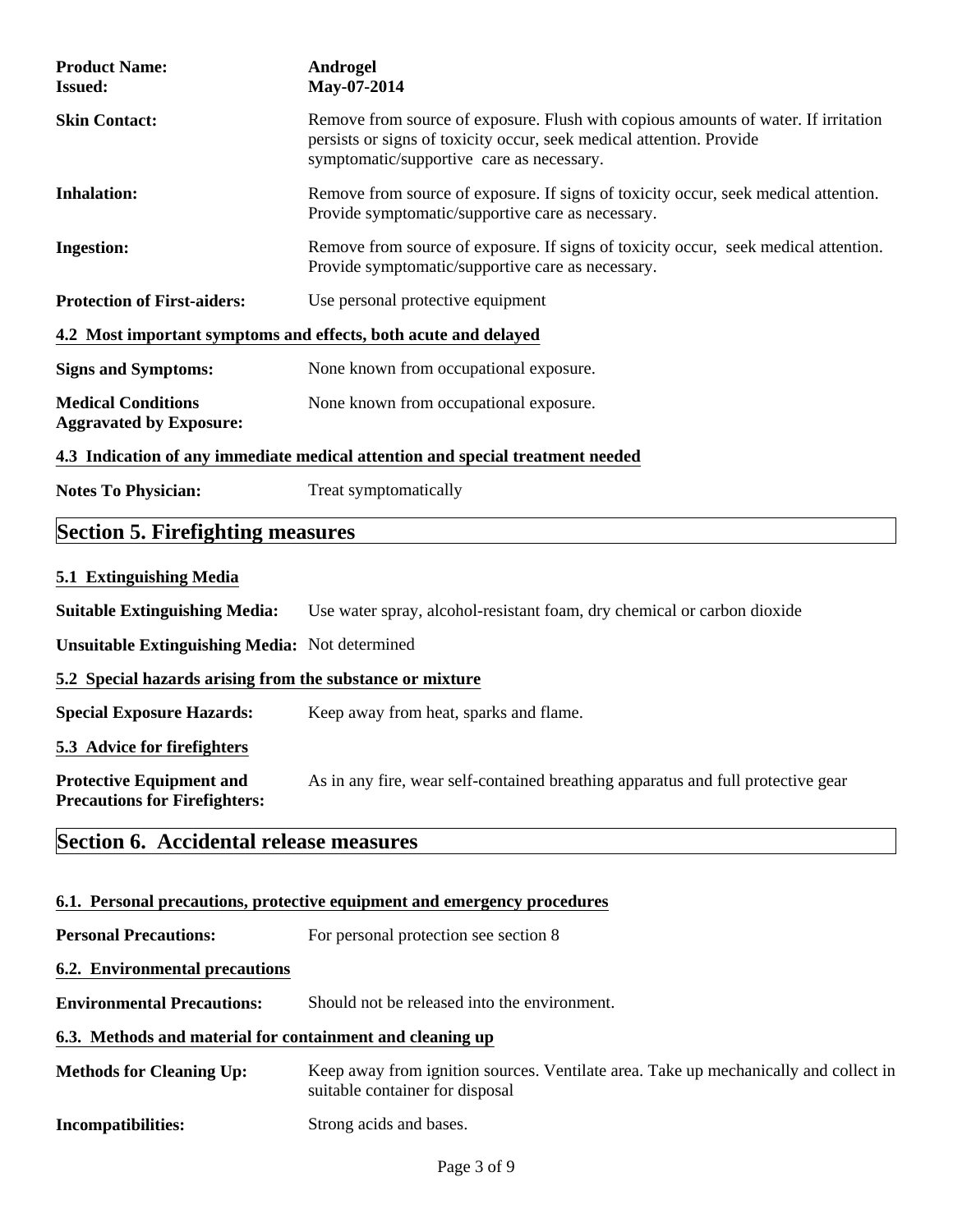### **6.4. Reference to other sections**

Refer to Sections 8, 12, and 13 for further information.

# **Section 7. Handling and storage**

### **7.1. Precautions for safe handling**

Handle in accordance with good industrial hygiene and safety practice

### **7.2. Conditions for safe storage, including any incompatibilities**

Store according to label instructions.

### **7.3. Specific end use(s)**

**Recommended use:** Pharmaceuticals

# **Section 8. Exposure controls/personal protection**

### **8.1. Control parameters**

### **Exposure limits:**

| <b>Chemical Name</b>     | <b>Employee Exposure Limit</b> | <b>Skin Notation</b> |
|--------------------------|--------------------------------|----------------------|
| Ethanol<br>$64 - 17 - 5$ | $1,900 \text{ mg/m}^3$         | None                 |
| Water<br>7732-18-5       | Not Applicable                 | None                 |
| Testosterone<br>58-22-0  | $2 \text{ mcg/m}^3$            | None                 |

| <b>Chemical Name</b> | $\overline{A}\text{CGIH TI T'}$ | France                      | German MAK                | <b>Ireland</b>    | <b>Italy</b> |
|----------------------|---------------------------------|-----------------------------|---------------------------|-------------------|--------------|
| Ethanol              | 1000 ppm STEL                   | STEL: $9500 \text{ me/m}^3$ | 960 mg/m <sup>3</sup> TWA | $1000$ ppm (STEL) |              |
| 64-17-5              |                                 | TWA: $1900 \text{ me/m}^3$  |                           |                   |              |

| <b>Chemical Name</b> | <b>The Netherlands</b>        | Spain                         | Switzerland                  | UK OEL/MEL                    |
|----------------------|-------------------------------|-------------------------------|------------------------------|-------------------------------|
| Ethanol              | 1900 mg/m <sup>3</sup> (STEL) | 1910 mg/m <sup>3</sup> (STEL) | 960 mg/m <sup>3</sup> (TWA)  | 5760 mg/m <sup>3</sup> (STEL) |
| 64-17-5              | $260 \text{ mg/m}^3$ (TWA)    | 1910 mg/m <sup>3</sup> (TWA)  | $1920 \text{ mg/m}^3$ (STEL) | 1920 mg/m <sup>3</sup> (TWA)  |

### **8.2. Exposure controls**

| <b>Engineering Controls:</b>                      | No special provisions are required under normal product use conditions. |
|---------------------------------------------------|-------------------------------------------------------------------------|
| <b>Respiratory Protection:</b>                    | Respiratory protection is not needed during normal product use.         |
| <b>Eyes:</b>                                      | Eye protection not required during typical product use conditions.      |
| <b>Gloves:</b>                                    | Gloves not required during normal product use conditions.               |
| <b>Other PPE Data:</b>                            | Wear appropriate body coverings if contact may occur.                   |
| <b>Environmental Exposure</b><br><b>Controls:</b> | Not determined                                                          |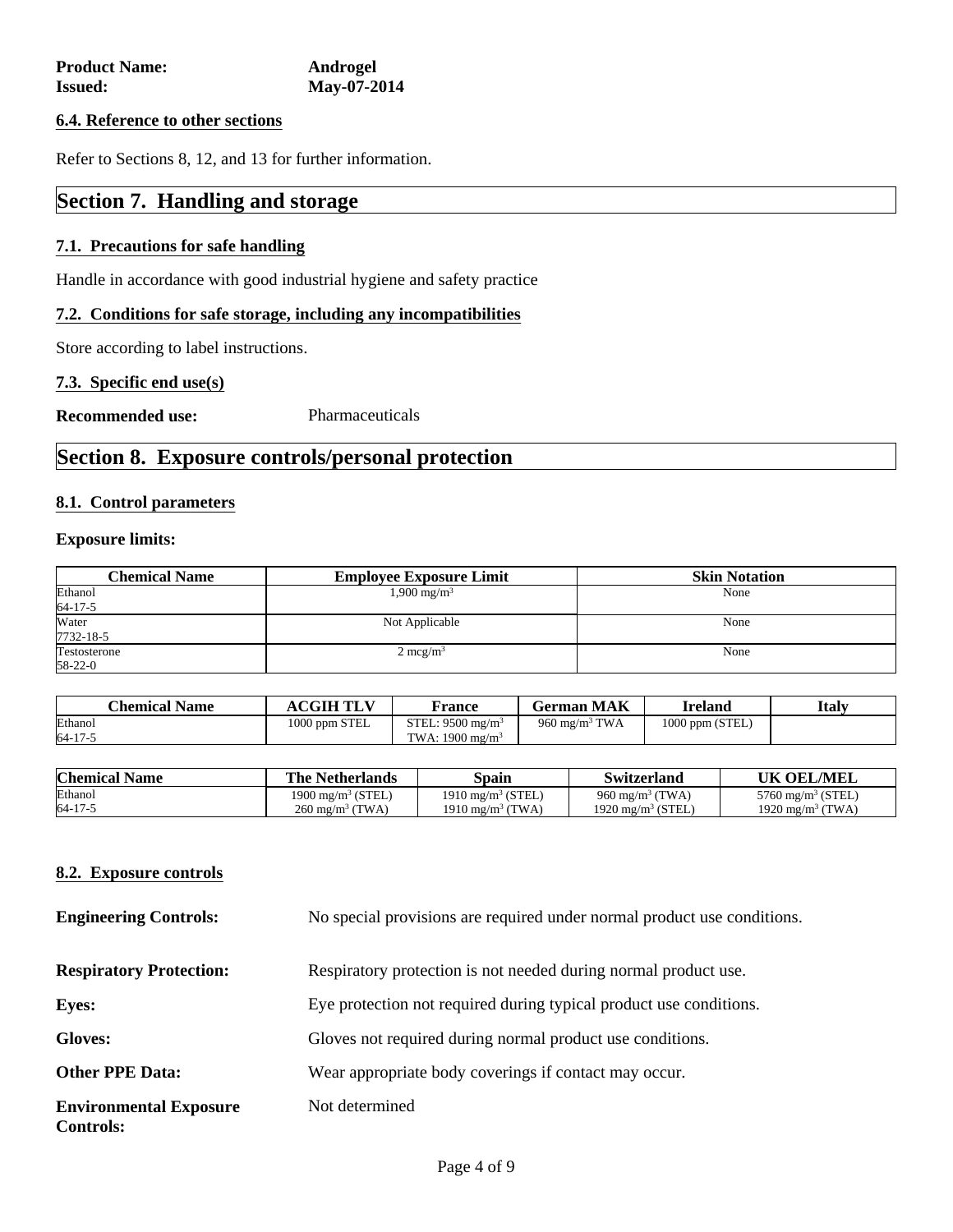# **Section 9. Physical and chemical properties**

### **9.1. Information on basic physical and chemical properties**

| Appearance:                                                       | Clear Colorless Gel       |
|-------------------------------------------------------------------|---------------------------|
| Odor:                                                             | Alcohol odor.             |
| <b>Odor Threshold:</b>                                            | Not determined            |
| pH:                                                               | Not determined.           |
| Boiling Pt. @ 760 mm Hg ( $^{\circ}$ C):                          | Not determined.           |
| Melting/Freezing Point $({}^{\circ}C)$ :                          | Not determined            |
| <b>Flash Point (<math>^{\circ}</math>C):</b>                      | 21.7                      |
| <b>Flash Point Method:</b>                                        | Tag Closed Cup (TCC)      |
| <b>Evaporation Rate at 20°C:</b>                                  | Not determined.           |
| <b>Flammability (Solid):</b>                                      | Not determined.           |
| <b>Lower Explosive Limit:</b>                                     | Not determined.           |
| <b>Upper Explosive Limit:</b>                                     | Not determined.           |
| Vapor Pressure (mm Hg):                                           | Not determined.           |
| Vapor Density ( $Air = 1$ ):                                      | Not determined.           |
| <b>Specific Gravity:</b>                                          | Not determined.           |
| Solubility(ies):                                                  | Not determined.           |
| <b>Partition coefficient: n-</b>                                  | Not determined.           |
| octanol/water                                                     |                           |
| <b>Autoignition Temp. (°C):</b>                                   | Not determined.           |
| <b>Decomposition temperature</b> ( $^{\circ}$ C): Not determined. |                           |
| <b>Viscosity (centipoise):</b>                                    | 9000-29000                |
|                                                                   | Flow time $> 100$ seconds |
| <b>Explosion Severity:</b>                                        | Not determined.           |
| <b>Oxidizer Properties:</b>                                       | Not determined.           |

### **9.2. Other information**

Not determined

### **Section 10. Stability and reactivity**

### **10.1. Reactivity**

Not determined

### **10.2. Chemical stability**

Stable under recommended storage conditions.

### **10.3. Possibility of hazardous reactions**

**Hazardous reactions:** Not determined.

**Self-Heating Tendency:** Not determined.

### **10.4. Conditions to avoid**

Avoid contact with heat, sparks, open flame, and static discharge.

### **10.5 Incompatible materials**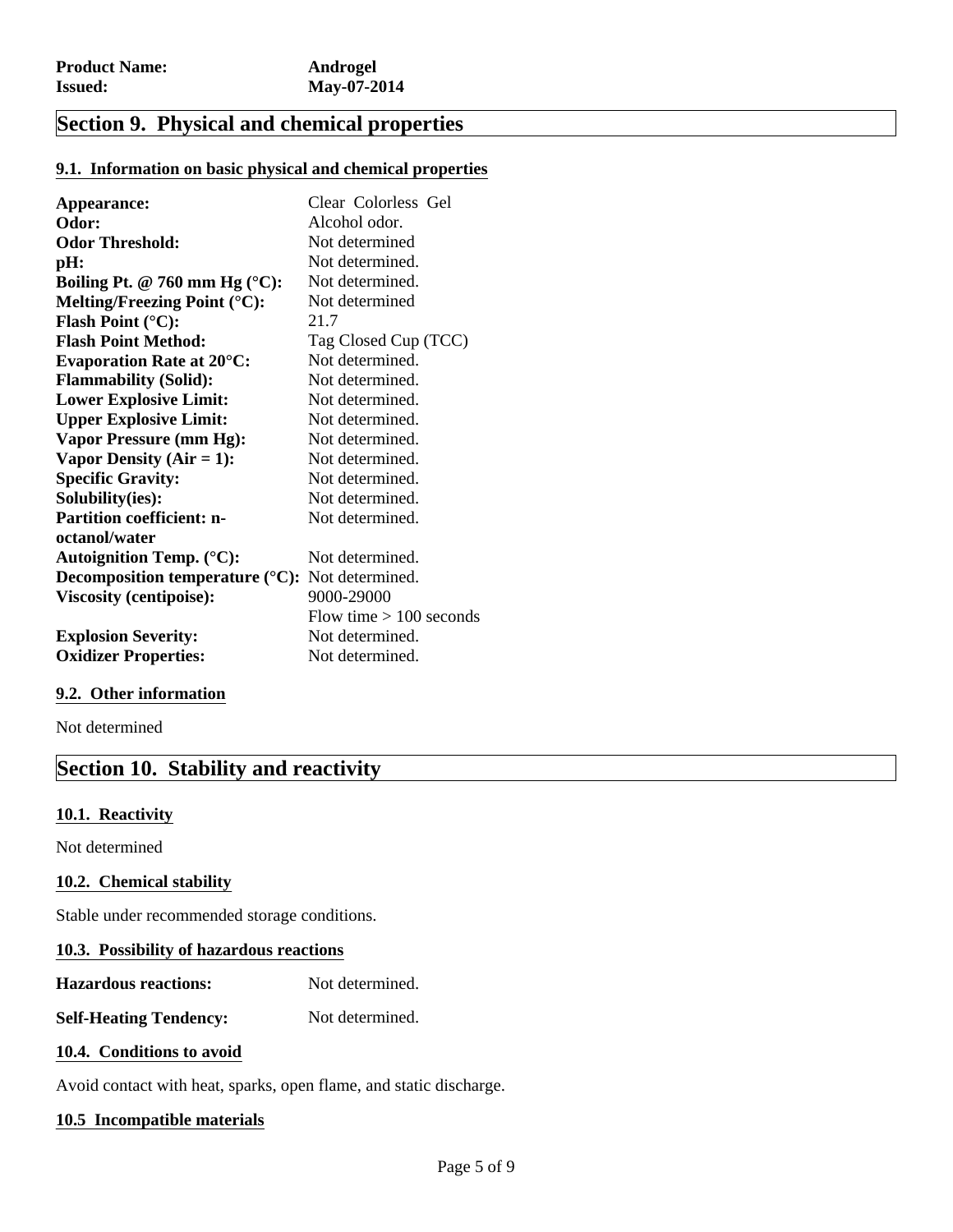Not determined

### **10.6 Hazardous decompostion products**

Carbon oxides

# **Section 11. Toxicological information**

### **11.1. Information on toxicological effects**

### **Routes of Exposure:**

| Oral:              | Unlikely   |
|--------------------|------------|
| Dermal:            | <b>Yes</b> |
| <b>Inhalation:</b> | Unlikely   |

**Acute Toxicity - Oral:** Data for component (s) given below.

| <b>Chemical Name</b>    | <b>Acute Test</b> | Value | <b>Units</b> | <b>Species</b> |
|-------------------------|-------------------|-------|--------------|----------------|
| Ethanol                 | $LD50 =$          | 3450  | mg/kg        | Mice           |
| 64-17-5                 |                   | 6300  |              | Rabbits        |
|                         |                   | 7060  |              | Rats           |
|                         |                   | 5560  |              | Guinea Pigs    |
| Testosterone<br>58-22-0 | LD50 >            | 5000  | mg/kg        | Mammals        |

| <b>Acute Toxicity - Dermal:</b>                                                                          | Not determined.                                                                                                                                |
|----------------------------------------------------------------------------------------------------------|------------------------------------------------------------------------------------------------------------------------------------------------|
| <b>Acute Toxicity - Inhalation:</b>                                                                      | Not determined.                                                                                                                                |
| <b>Corrosivity:</b>                                                                                      | Not determined.                                                                                                                                |
| <b>Dermal Irritation:</b>                                                                                | Not determined.                                                                                                                                |
| <b>Eye Irritation:</b>                                                                                   | Not determined.                                                                                                                                |
| <b>Sensitization:</b>                                                                                    | Not determined.                                                                                                                                |
| <b>Toxicokinetics/Metabolism:</b>                                                                        | Not determined.                                                                                                                                |
| <b>Target Organ Effects:</b>                                                                             | Not determined.                                                                                                                                |
| <b>Reproductive Effects:</b>                                                                             | In humans adverse reproductive effects include: fetal abnormalities, testicular<br>atrophy. Pregnancy Category X: Contraindicated in Pregnancy |
| <b>Carcinogenicity:</b>                                                                                  | In humans, produced tumors of the liver. In animals, produced tumors of the male<br>reproductive system, mammary gland, ovaries, uterus.       |
| <b>Mutagenicity:</b>                                                                                     | Not determined.                                                                                                                                |
| <b>Aspiration hazard:</b>                                                                                | Not determined                                                                                                                                 |
| Notes:<br>1. ALD: Approximate lethal dosage<br>2. LC50: Concentration in air that produces 50% mortality |                                                                                                                                                |

**3. LD50: Oral or dermal dosage that produces 50% mortality**

# **Section 12. Ecological information**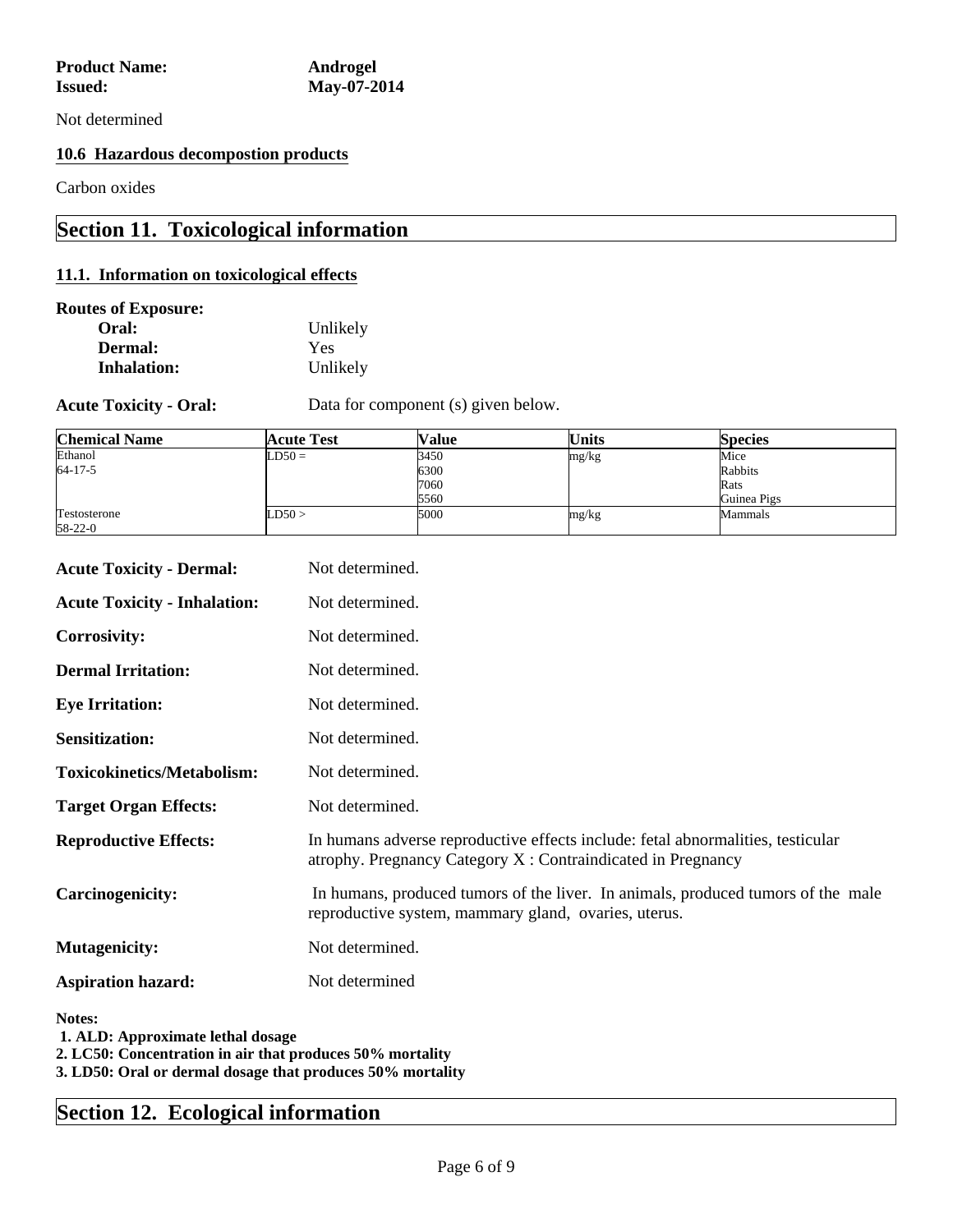### **Section 12. Ecological information**

### **12.1. Toxicity**

Not determined.

### **12.2. Persistence and degradability**

Not determined.

### **12.3. Bioaccumulative potential**

Not determined

### **12.4. Mobility in soil**

Not determined.

### **12.5. Results of PBT or vPvB assessment**

Chemical safety report is not required for this substance/product.

### **12.6. Other adverse effects**

Do not allow undiluted material or large quantities to reach groundwater, bodies of water or sewer system.

**Notes:**

 **1. EC50: Concentration in water that produces 50% mortality in Daphnia sp.**

 **2. LC50: Concentration in water that produces 50% mortality in fish.**

 **3. EbC50/ErC50: Concentration in water that produces 50% inhibition of growth and in algae.**

### **Section 13. Disposal considerations**

### **13.1 Waste treatment methods**

**Waste Disposal Methods:** Disposal should be made in accordance with country, federal, state and local regulations.

# **Section 14. Transport information**

### **ICAO/IATA**

Status: Regulated **14.1. UN Number:** ID8000 14.2. Proper shipping name: Consumer Commodity **14.3. Hazard class:** 9 **14.4. Packing group:** III 14.5. Environmental hazard: Not applicable 14.6. Special Provisions: Not applicable **14.7. Transport in bulk according** Not applicable **to Annex II of MARPOL 73/78 and the IBC Code:**

**DOT**

Status: Regulated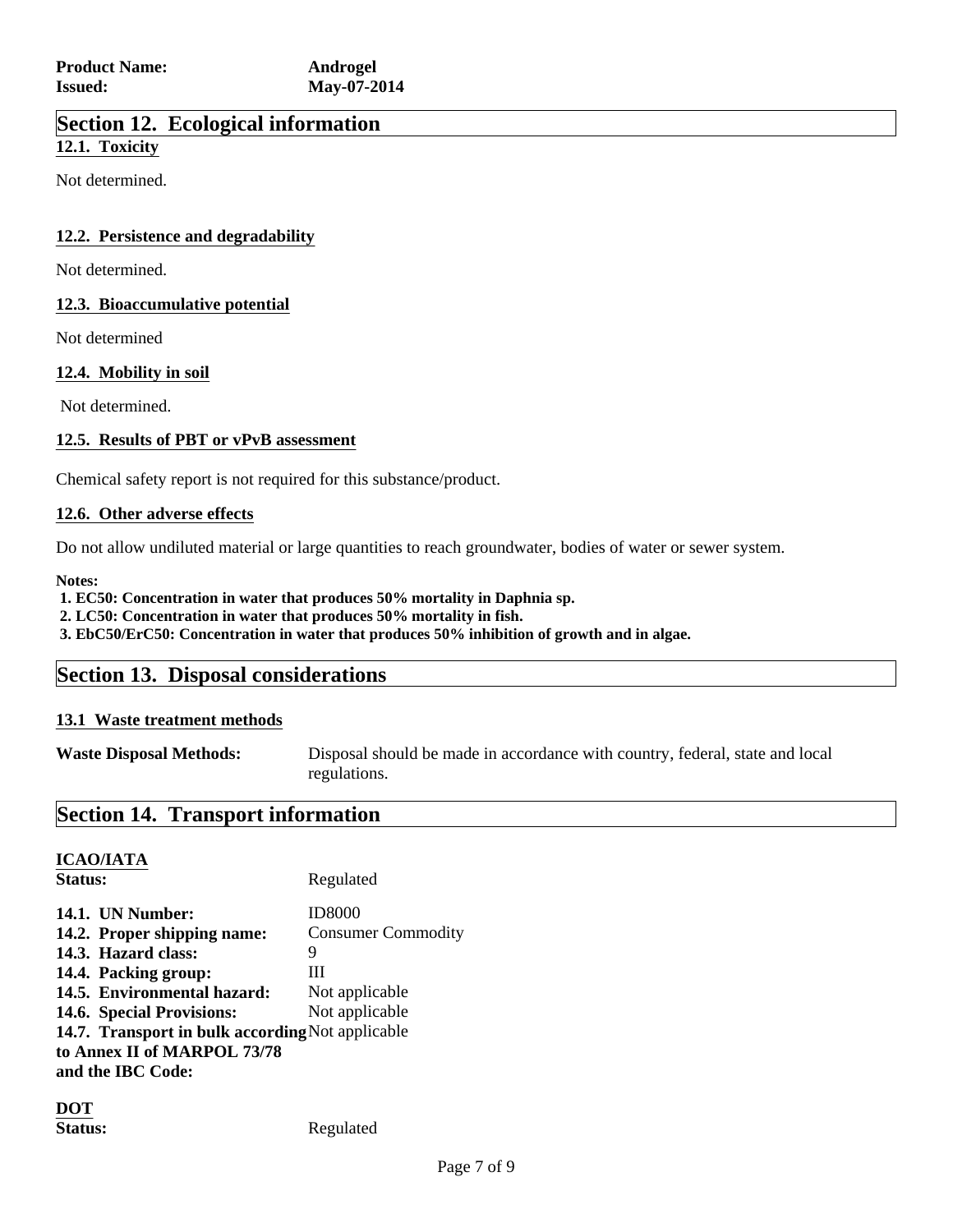| <b>Product Name:</b><br><b>Issued:</b>             | <b>Androgel</b><br>May-07-2014 |
|----------------------------------------------------|--------------------------------|
| 14.2. Proper shipping name:<br>14.3. Hazard class: | Consumer commodity<br>ORM-D    |
| <b>ADR</b><br>Status:                              | Not regulated                  |
| <b>IMDG/IMO</b>                                    |                                |
| <b>Status:</b>                                     | Regulated                      |
| <b>14.1. UN Number:</b>                            | <b>UN1170</b>                  |
| 14.2. Proper shipping name:                        | Ethanol solution               |
| 14.3. Hazard Class:                                | 3                              |
| 14.4. Packing group:                               |                                |

## **Section 15. Regulatory Information**

### **15.1. Safety, health and environmental regulations/legislation specific for the substance or mixture**

### **International Inventories**

| <b>Chemical Name</b> | <b>EINECS/ELINCS</b> | <b>TSCA</b> | DSL       | <b>NDSL</b> | <b>PICCS</b> |
|----------------------|----------------------|-------------|-----------|-------------|--------------|
| Ethanol              | Present              | $\Lambda$   | $\Lambda$ | Not listed. | $\mathbf{A}$ |
| $64 - 17 - 5$        |                      |             |           |             |              |
| Water                | Present              | ∡           | $\lambda$ | Not listed. |              |
| 7732-18-5            |                      |             |           |             |              |
| Testosterone         | Present              | △           |           | Not listed. |              |
| 58-22-0              |                      |             |           |             |              |

| <b>Chemical Name</b>     | <b>ENCS</b> | <b>ISHL</b>  | <b>IECSC</b> | <b>AICS</b> | <b>KECL</b> | <b>New Zealand</b> |
|--------------------------|-------------|--------------|--------------|-------------|-------------|--------------------|
| Ethanol<br>$64 - 17 - 5$ | Present     |              |              | л           | Present     | HSR001144          |
| Water<br>7732-18-5       |             | $2-(4)-1220$ | △            | X           | Present     |                    |
| Testosterone<br>58-22-0  |             | Present      |              | л           | Present     |                    |

### **Legend**

**EINECS/ELINCS** - European Inventory of Existing Commercial Chemical Substances/EU List of Notified Chemical Substances

**TSCA** - United States Toxic Substances Control Act Section 8(b) Inventory

**DSL/NDSL** - Canadian Domestic Substances List/Non-Domestic Substances List

**PICCS** - Philippines Inventory of Chemicals and Chemical Substances

**ENCS** - Japan Existing and New Chemical Substances

**ISHL** - Japan Industrial Safety and Health Law

**IECSC** - China Inventory of Existing Chemical Substances

**AICS** - Australian Inventory of Chemical Substances

**KECL** - Korean Existing and Evaluated Chemical Substances

### **Carcinogenicity Rating:**

| <b>Chemical Name</b> | Percent   | NTP:       | <b>IARC:</b> | <b>CGIH</b>       |
|----------------------|-----------|------------|--------------|-------------------|
| Ethanol              | 55-70     | Not Listed | Not Listed   | Not Listed        |
| Water                | $20 - 30$ | Not Listed | Not Listed   | <b>Not Listed</b> |
| Testosterone         |           | Not Listed | Not Listed   | Not Listed        |

### **SARA 313 Information**

| Chemical Name | <b>Percent</b> |                |                 | SARA 313 Chemical: CERCLA RO/SARA   SARA EHS TPO (lbs): |
|---------------|----------------|----------------|-----------------|---------------------------------------------------------|
|               |                |                | EHS $RO$ (lbs): |                                                         |
| Ethanol       | 55-70          | N <sub>0</sub> | Not Applicable  | Not applicable                                          |
| Water         | 20-30          | No             | Not Applicable  | Not applicable                                          |
| Testosterone  | 1-2            | No             | Not Applicable  | Not applicable                                          |